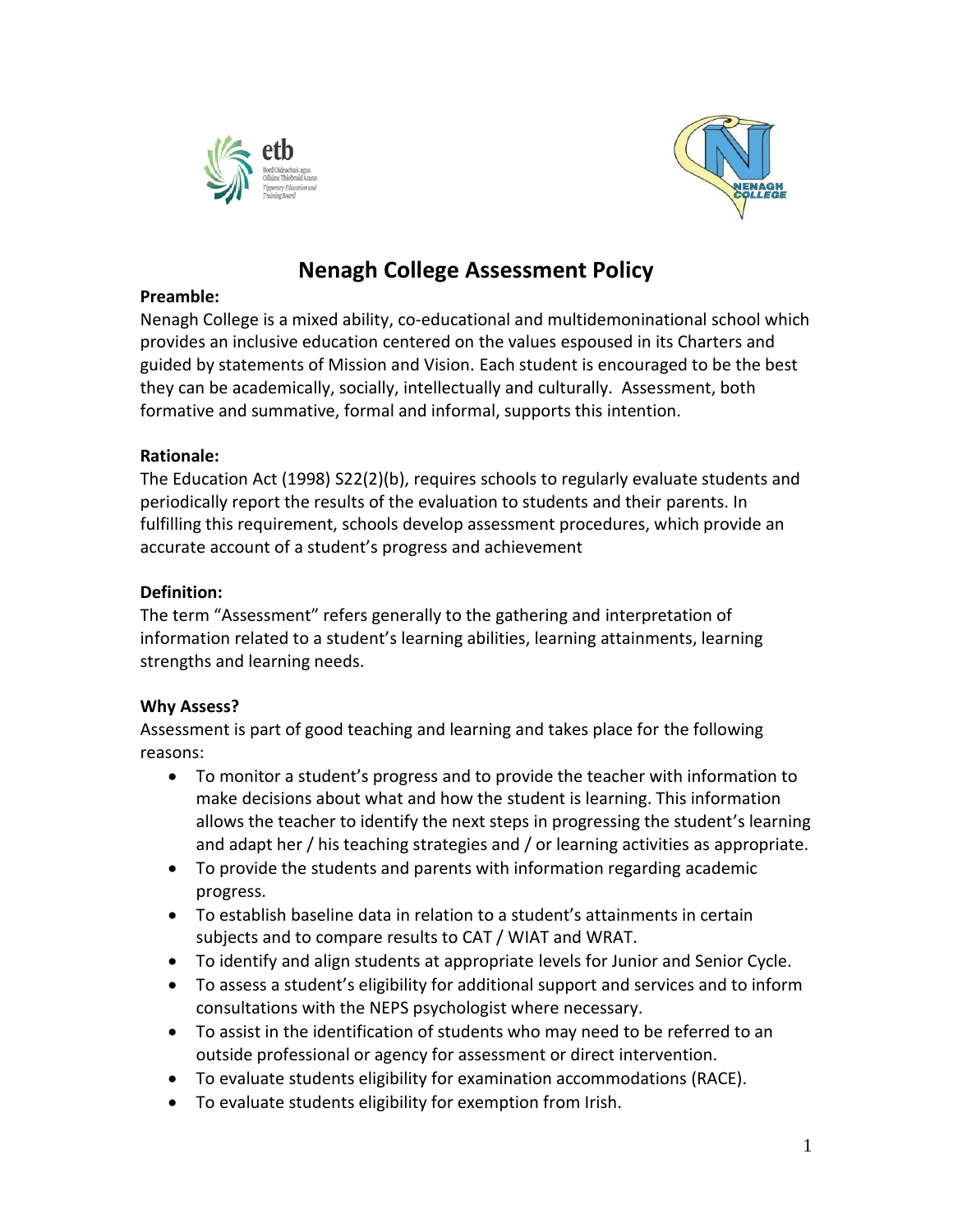- To enable students to have realistic aspirations relative to their ability and expected performance.
- To properly identify students who would benefit from a modified timetable in accordance with their Parent's requests.

# **Formative Assessment:**

#### **Definition:**

**Formative assessment refers to assessment for learning and involves a range of strategies designed to give both students, teachers and parents' feedback about students' understanding of elements of their learning in courses**.

Teachers are encouraged to use *Assessment for Learning (AFL)* approach to formative assessment. Its purpose is to use the whole process of assessment to help learners improve their learning. It is formative because its intention is to form, shape or guide the next steps in learning. We recognise, however, that not all aspects of this approach are of benefit in all curriculum areas and the discretion of the teacher is advised to adapt the theory to suit the particular demands of the subject.

In line with the demands of the syllabus in each curriculum area, teachers set regular homework and comment on the merits of work and make suggestions for improvement. Grades / marks are avoided wherever possible, when returning the initial work but may be given at a later date.

Assessment work may be differentiated to suit the needs and abilities of the individual.

#### **Summative Assessment:**

#### **Definition:**

**Summative Assessment refers to the assessment of learning and aims to provide a summary of the achievements of the learner.**

- Third and Sixth Years have continuous assessment from September to December, examinations in February of the exam year, (Mock examinations in early February) and the State Examinations in June.
- Fifth Years have continuous assessment until Easter and formal examinations in May. First and Second Years sit formal examinations in December / May and decisions in relation to common papers and marking schemes are made in advance.
- The mode of assessment may include: written examinations, practicals, aurals and/or oral work, interviews, presentations.
- Transition Year assessments may involve the following: External certification, portfolio & projects (Including agreed deadlines) oral presentation, multi media, self and peer evaluation.
- Transition Years have continuous assessment for terms one and two.